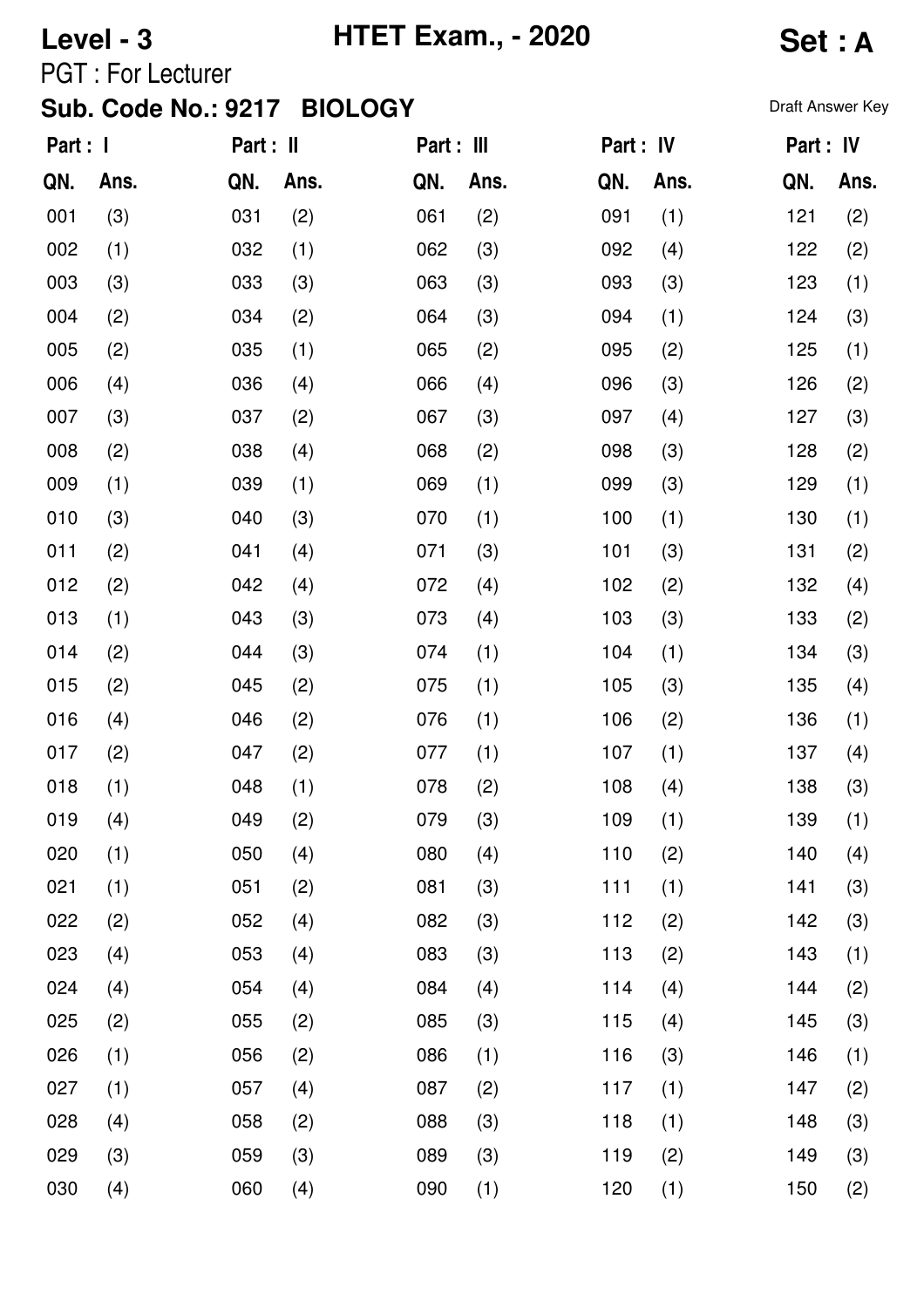# **Level - 3 HTET Exam., - 2020 Set : B**

PGT : For Lecturer

| Part : I |      | Part : II |      | Part : III |      | Part : IV |      | Part : IV |      |
|----------|------|-----------|------|------------|------|-----------|------|-----------|------|
| QN.      | Ans. | QN.       | Ans. | QN.        | Ans. | QN.       | Ans. | QN.       | Ans. |
| 001      | (4)  | 031       | (3)  | 061        | (4)  | 091       | (3)  | 121       | (4)  |
| 002      | (2)  | 032       | (2)  | 062        | (2)  | 092       | (2)  | 122       | (2)  |
| 003      | (4)  | 033       | (4)  | 063        | (1)  | 093       | (2)  | 123       | (2)  |
| 004      | (1)  | 034       | (4)  | 064        | (3)  | 094       | (3)  | 124       | (3)  |
| 005      | (4)  | 035       | (3)  | 065        | (1)  | 095       | (1)  | 125       | (2)  |
| 006      | (1)  | 036       | (4)  | 066        | (2)  | 096       | (1)  | 126       | (1)  |
| 007      | (1)  | 037       | (2)  | 067        | (1)  | 097       | (3)  | 127       | (2)  |
| 008      | (2)  | 038       | (1)  | 068        | (2)  | 098       | (3)  | 128       | (1)  |
| 009      | (4)  | 039       | (4)  | 069        | (1)  | 099       | (1)  | 129       | (1)  |
| 010      | (4)  | 040       | (3)  | 070        | (3)  | 100       | (1)  | 130       | (3)  |
| 011      | (4)  | 041       | (2)  | 071        | (4)  | 101       | (1)  | 131       | (4)  |
| 012      | (1)  | 042       | (1)  | 072        | (3)  | 102       | (1)  | 132       | (1)  |
| 013      | (3)  | 043       | (3)  | 073        | (3)  | 103       | (2)  | 133       | (2)  |
| 014      | (1)  | 044       | (1)  | 074        | (3)  | 104       | (1)  | 134       | (1)  |
| 015      | (4)  | 045       | (2)  | 075        | (1)  | 105       | (4)  | 135       | (3)  |
| 016      | (2)  | 046       | (4)  | 076        | (1)  | 106       | (2)  | 136       | (2)  |
| 017      | (3)  | 047       | (4)  | 077        | (4)  | 107       | (1)  | 137       | (4)  |
| 018      | (3)  | 048       | (2)  | 078        | (3)  | 108       | (3)  | 138       | (3)  |
| 019      | (3)  | 049       | (4)  | 079        | (2)  | 109       | (4)  | 139       | (4)  |
| 020      | (2)  | 050       | (3)  | 080        | (4)  | 110       | (2)  | 140       | (3)  |
| 021      | (2)  | 051       | (2)  | 081        | (2)  | 111       | (2)  | 141       | (1)  |
| 022      | (3)  | 052       | (2)  | 082        | (1)  | 112       | (4)  | 142       | (1)  |
| 023      | (1)  | 053       | (2)  | 083        | (3)  | 113       | (3)  | 143       | (1)  |
| 024      | (2)  | 054       | (1)  | 084        | (1)  | 114       | (3)  | 144       | (3)  |
| 025      | (1)  | 055       | (2)  | 085        | (4)  | 115       | (4)  | 145       | (2)  |
| 026      | (2)  | 056       | (4)  | 086        | (3)  | 116       | (3)  | 146       | (1)  |
| 027      | (2)  | 057       | (2)  | 087        | (3)  | 117       | (2)  | 147       | (3)  |
| 028      | (2)  | 058       | (4)  | 088        | (3)  | 118       | (3)  | 148       | (4)  |
| 029      | (2)  | 059       | (2)  | 089        | (3)  | 119       | (3)  | 149       | (1)  |
| 030      | (1)  | 060       | (4)  | 090        | (3)  | 120       | (2)  | 150       | (2)  |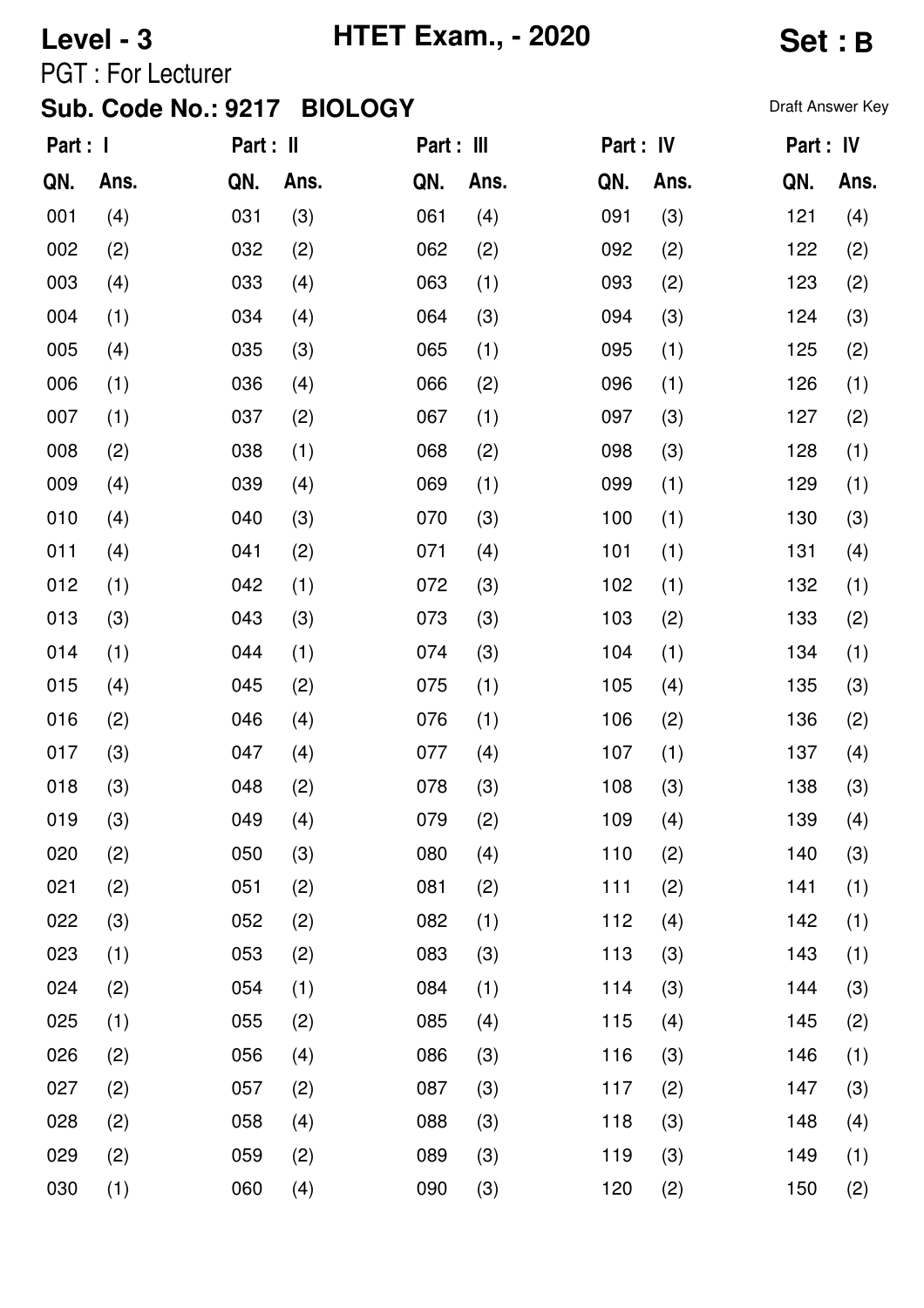# **Level - 3 HTET Exam., - 2020 Set : C**

PGT : For Lecturer

| Part : I |      | Part : II |      | Part : III |      | Part : IV |      | Part : IV |      |
|----------|------|-----------|------|------------|------|-----------|------|-----------|------|
| QN.      | Ans. | QN.       | Ans. | QN.        | Ans. | QN.       | Ans. | QN.       | Ans. |
| 001      | (1)  | 031       | (4)  | 061        | (3)  | 091       | (3)  | 121       | (4)  |
| 002      | (4)  | 032       | (4)  | 062        | (3)  | 092       | (3)  | 122       | (1)  |
| 003      | (2)  | 033       | (2)  | 063        | (1)  | 093       | (3)  | 123       | (3)  |
| 004      | (3)  | 034       | (3)  | 064        | (3)  | 094       | (2)  | 124       | (1)  |
| 005      | (1)  | 035       | (1)  | 065        | (2)  | 095       | (4)  | 125       | (3)  |
| 006      | (3)  | 036       | (2)  | 066        | (2)  | 096       | (2)  | 126       | (2)  |
| 007      | (1)  | 037       | (1)  | 067        | (4)  | 097       | (2)  | 127       | (1)  |
| 008      | (2)  | 038       | (1)  | 068        | (1)  | 098       | (3)  | 128       | (3)  |
| 009      | (2)  | 039       | (3)  | 069        | (1)  | 099       | (1)  | 129       | (1)  |
| 010      | (1)  | 040       | (2)  | 070        | (3)  | 100       | (1)  | 130       | (2)  |
| 011      | (3)  | 041       | (4)  | 071        | (1)  | 101       | (1)  | 131       | (1)  |
| 012      | (4)  | 042       | (3)  | 072        | (3)  | 102       | (2)  | 132       | (4)  |
| 013      | (3)  | 043       | (4)  | 073        | (1)  | 103       | (2)  | 133       | (2)  |
| 014      | (4)  | 044       | (2)  | 074        | (4)  | 104       | (3)  | 134       | (3)  |
| 015      | (2)  | 045       | (3)  | 075        | (2)  | 105       | (1)  | 135       | (3)  |
| 016      | (4)  | 046       | (4)  | 076        | (4)  | 106       | (1)  | 136       | (2)  |
| 017      | (2)  | 047       | (2)  | 077        | (4)  | 107       | (3)  | 137       | (2)  |
| 018      | (4)  | 048       | (1)  | 078        | (1)  | 108       | (2)  | 138       | (1)  |
| 019      | (2)  | 049       | (2)  | 079        | (3)  | 109       | (2)  | 139       | (4)  |
| 020      | (1)  | 050       | (2)  | 080        | (2)  | 110       | (3)  | 140       | (1)  |
| 021      | (1)  | 051       | (4)  | 081        | (3)  | 111       | (4)  | 141       | (1)  |
| 022      | (4)  | 052       | (2)  | 082        | (3)  | 112       | (4)  | 142       | (2)  |
| 023      | (2)  | 053       | (2)  | 083        | (1)  | 113       | (4)  | 143       | (1)  |
| 024      | (2)  | 054       | (2)  | 084        | (3)  | 114       | (3)  | 144       | (2)  |
| 025      | (3)  | 055       | (4)  | 085        | (3)  | 115       | (1)  | 145       | (3)  |
| 026      | (4)  | 056       | (4)  | 086        | (4)  | 116       | (3)  | 146       | (3)  |
| 027      | (2)  | 057       | (4)  | 087        | (1)  | 117       | (3)  | 147       | (2)  |
| 028      | (1)  | 058       | (2)  | 088        | (3)  | 118       | (1)  | 148       | (4)  |
| 029      | (1)  | 059       | (4)  | 089        | (2)  | 119       | (2)  | 149       | (4)  |
| 030      | (2)  | 060       | (3)  | 090        | (3)  | 120       | (1)  | 150       | (1)  |